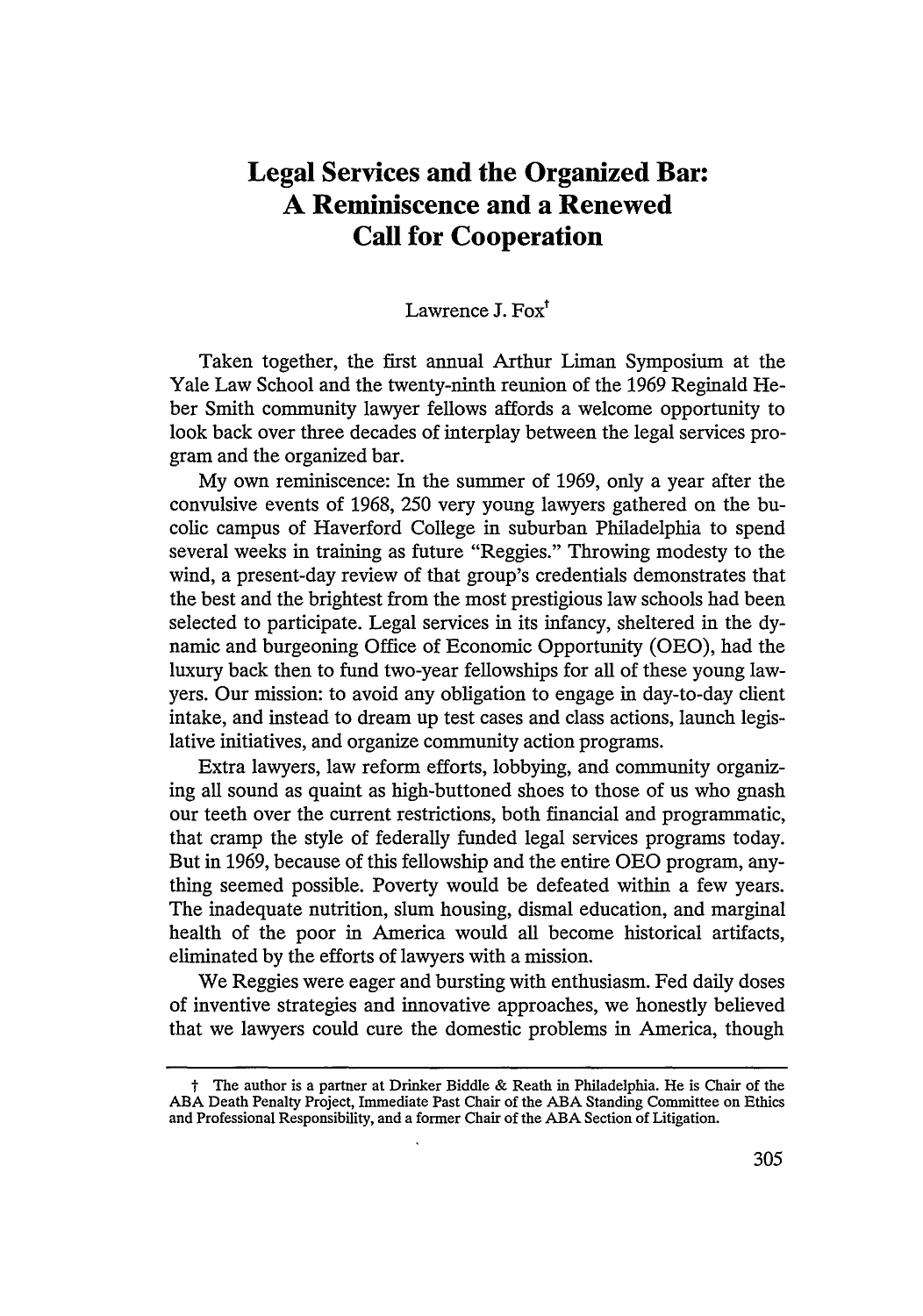none of us could understand how anything we could do would solve the mounting problems in Southeast Asia.

Even if my characterization of the Reggies can be dismissed as distorted by the passage of time, everyone would agree that the best and brightest were training us. Tony Amsterdam, Ed Sparer, and Alvin Rubin were a few of the stars in the law-reform firmament who descended on the Haverford campus to share their insights with our crew.

Sometimes the training became oppressive. Hearing one day that shelter was the greatest problem of the poor, and the next that the great crisis was in food, only to learn on day three that the most pressing need was on the welfare front led to a certain gallows humor that infected the after-class libations. Do you really think that hunger is worse than homelessness, we would ask each other, while relieving the tension with another beer.

Then a surprising attack from the left interrupted the tranquil setting, diligent pursuit of truth, and our self-righteous smugness as crusader rabbits. While this mostly white, mostly male, mostly Ivy League-educated cadre sat each day in the classroom learning of the oppression of the poor, a very small group of African-American lawyers among our number organized to form a Black Caucus. Their demands were clear and quite simple. The program's lawyers should match the color of the client population. If almost half of those who lived in poverty were black and Hispanic, then those were the percentages of black and Hispanic lawyers the Reggie program should include. And instead of meeting on the Main Line of Philadelphia in the shade of the magnificent elm trees that dotted the Haverford campus, the program should be moved to the inner city, so that we Reggies would fully appreciate the problems facing the poor.<sup>1</sup>

This initiative shocked the liberal white lawyers. We were committed. We were dedicated. How dare our colleagues attack us when there were so many other forces to rail against? Nonetheless, those who ran the Reggie program met with the Black and Brown Caucus and agreed by the end of our program that the University of Pennsylvania Law School would give up its role as organizer of this training and that the whole program would be moved to Howard University Law School, which would run the following summer's training in the heat of southeast D.C.

After our sojourn in suburban Philadelphia, the Reggies literally were scattered to the four winds, serving in the major cities of America and in rural Appalachia, the central valley of California, and migrant labor

<sup>1.</sup> It is a minor footnote to history that within days of its formation, the Black Caucus be came the Black and Brown Caucus with the addition of two Hispanic lawyers to our group, one of whom was a young man named Jerry Rivera. His claim to fame became not changing the caucus name to Black and Brown, but changing his own name to Geraldo.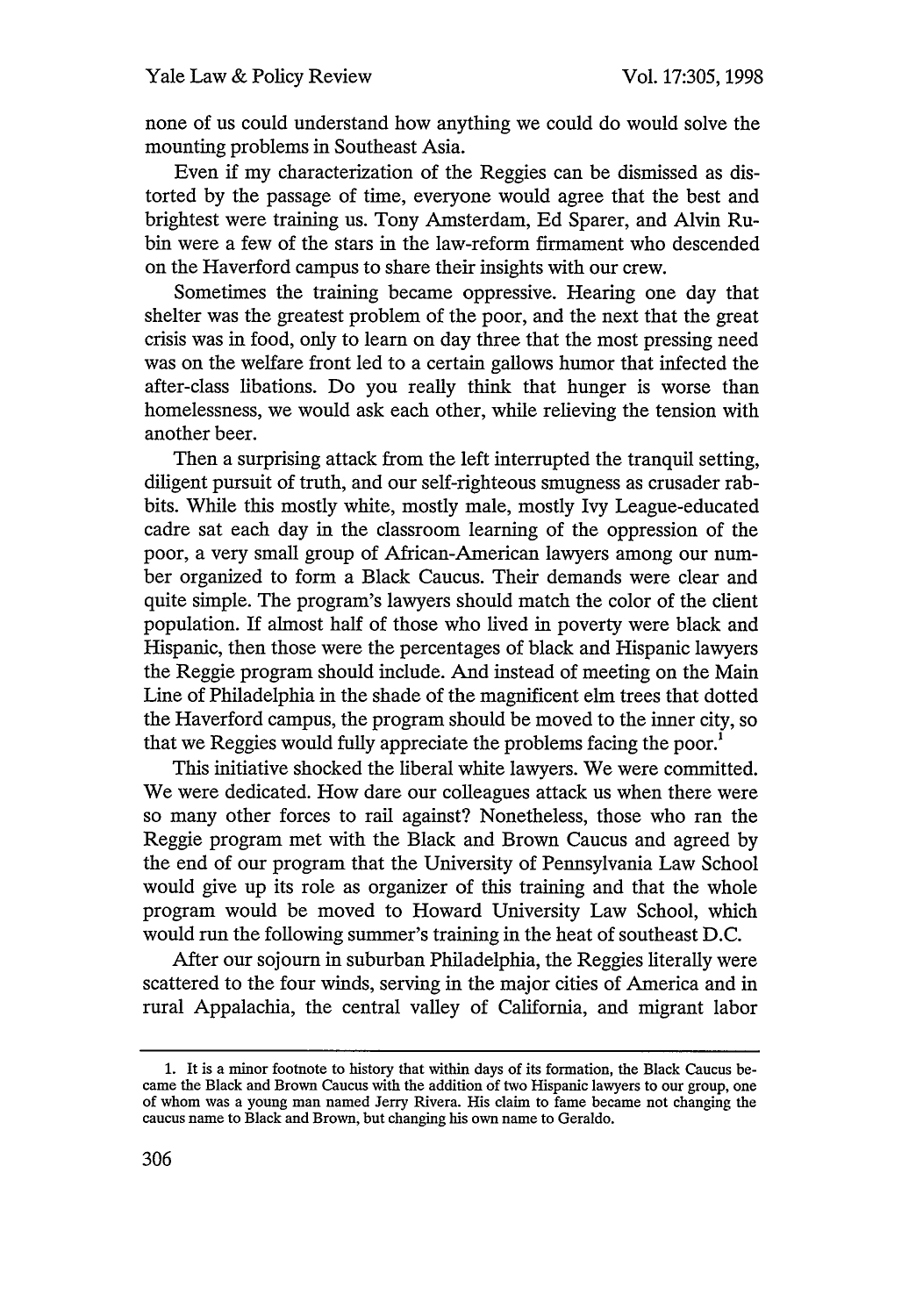camps in Florida. I set off to Community Action for Legal Services (CALS) in New York, the parent organization of a vastly complicated corporate structure that only the local politics and size of a city like New York could produce. CALS's sole role was to act as central administrator and provide law reform backup for its twenty-five to thirty neighborhood offices.

What halcyon days these were! *Goldberg v. Kelly*<sup>2</sup> had established the right to a hearing before loss of welfare benefits, and from that important precedent legal services lawyers had constructed elaborate procedural safeguards to protect the poor in every government program. Equal protection claims abounded. If a slight difference in treatment among those receiving government benefits was identified, reform-minded lawyers sought access to our favorite haven, the federal courts, in order to transform the discrepancy into a constitutional violation. Community groups were organized around housing, welfare rights, education, and food. Lobbying took place in Albany, Harrisburg, Peoria, and Sacramento as legal services lawyers counseled the poor to exercise their collective political muscle. Funding abounded, the program was new, hope sprung eternal, and daily successes simply reinforced our optimistic views.

We all felt so comfortable and convinced that we were right. Making salaries equivalent to about two-thirds the pay of private lawyers in major New York law firms (can you imagine that ratio between public and private today?), we offered a small financial sacrifice in return for the luxury of racing into court on the side of justice and right.

It's hard to look back on that experience without a certain level of disbelief at what we undertook. Our small agency had as many as twelve or fifteen class actions at one time, each in federal court, each commenced by an Order to Show Cause. Most of the events that triggered our need for a temporary restraining order "occurred" when the emergency judge in the Southern District just happened to be one of our favorites, a judge who not only would sign our headline-grabbing order but also retain the case for all purposes.

But if our legal tactics in retrospect do not fully withstand ethical scrutiny, that problem pales in comparison to my memory of representing an East Harlem-based group of Puerto Rican youths called the Young Lords, whose leader could have been no more than twenty. The group was Jerry Rivera's client. To dramatize their cause, the Young Lords took over a church. The siege lasted days. We CALS lawyers literally spent that time inside the sanctuary round the clock, counseling our clients, negotiating with police, and learning how to protect ourselves from

<sup>2.</sup> **397 U.s.** 254 **(1970).**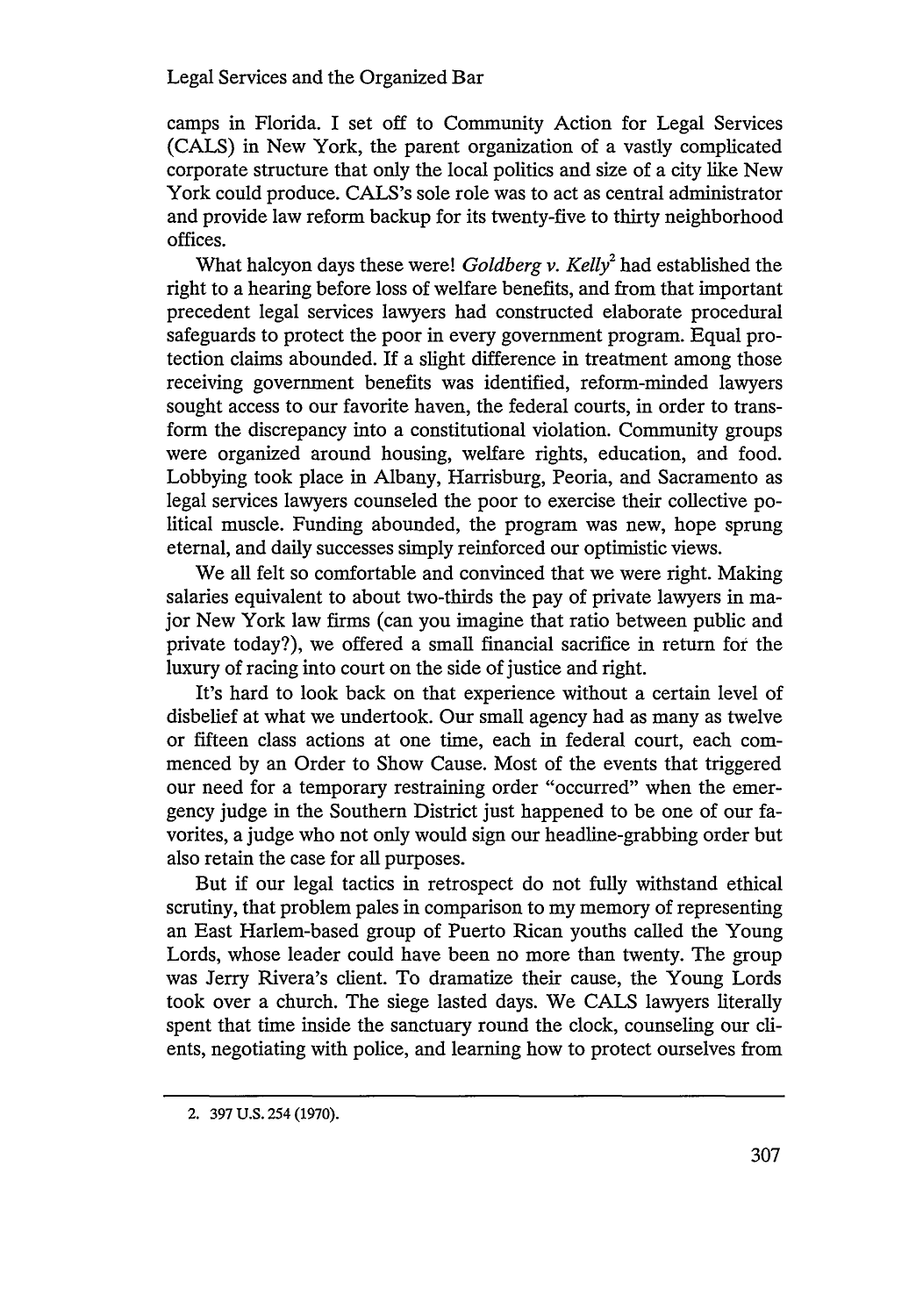the effects of the tear gas that we knew inevitably would precede the church's recapture if our negotiations failed. I remember walking from the subway station to this site at 4 a.m. on a bitter cold January morning and knocking at the church door to be granted leave to enter by a headband-wearing Young Lord in a military uniform. The memory is such a contrast to my current cloistered corporate practice at my 150 year-old law firm that I find it hard to believe I was ever that person.

While we might have been engaged in what we thought were radical representations, our director, John Gregory, did everything in his power to make us look and act the part of establishment lawyers. Pleas that we should wear work shirts and jeans, thereby somehow identifying with our clients, fell on deaf ears. John insisted that we wear dress shirts, ties, and conservative suits so that the judges could not distinguish us from the lawyers for the rich. The poor were entitled to lawyers who looked exactly as if they worked at Cravath, Swain & Moore, he observed. (Looking back at photographs from that time, however, I see that the combination of far too much hair and our then-fashionable extra-wide day-glo ties did not in fact lend us an establishment appearance). John Gregory also taught us to address judges in the proper fashion. The salutations of our letters were to begin, as archaic as it seemed even then, "My dear Judge Bonsai."

As a lawyer for CALS, I remember being extremely unfair to at least two groups of lawyers. First, there were those who represented the city and the state, our favorite defendants. I treated them not as lawyers conscientiously representing the other side, but rather as the living embodiment of the forces of evil. My self-righteous attitude prevented me from dealing with these lawyers as colleagues at the bar.

Then there were the law school contemporaries who had "sold out" by going into private practice. Many of us could not understand how they could be so misguided. One would have hoped that if the same dogooder mentality that led many of us to legal services infected the private firms as well, and as a result they offered to help us in our endeavors, these offers would have been greeted with enthusiasm. But I am ashamed to say that was not the case. Already suspicious of them for eschewing full-time public service, we were not going to let these private lawyers salve their guilt with dilettante participation in our headline-grabbing cases. Besides, what did these green-goods lawyers who negotiated the legal terrain of corporate America know about pre-termination hearings, eligibility requirements, food stamps, and Workable Programs?

In fairness to us, the private lawyers fueled our fire. Many would offer to volunteer, and then fail to show up. Others would offer assistance, and then claim that the press of paying work precluded their participation.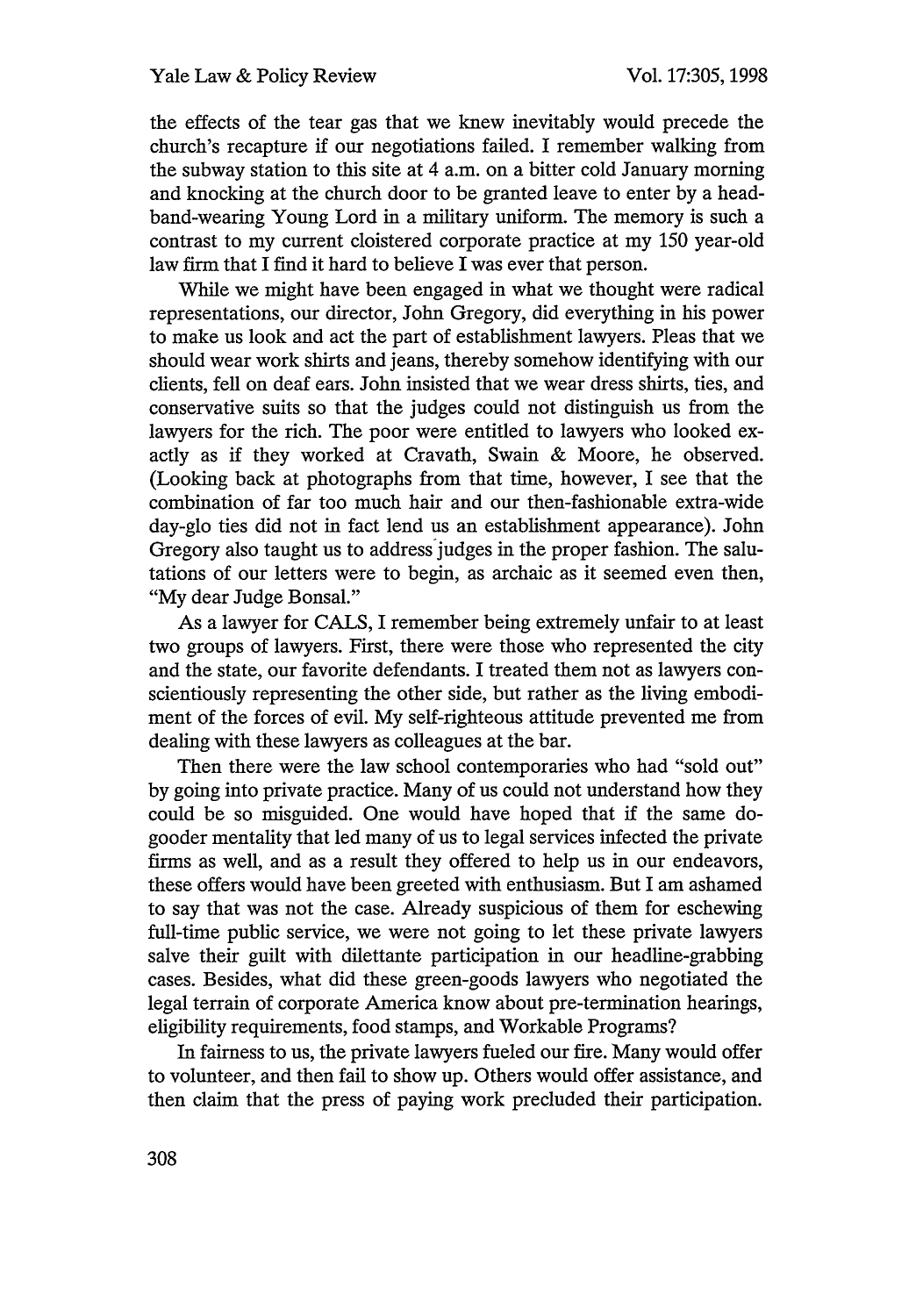That was all we in legal services needed to confirm our suspicions that our classmates in the great Wall Street law firms were not a genuine source of assistance.

Our attitude toward the organized bar was equally unflattering. The American Bar Association was certainly not an organization Reggies or other legal services lawyers joined. If any organization were going to be our professional home, it would be-despite its flirtations with the Communist Party-the National Lawyers Guild. The ABA was too white, too old, too conservative and certainly not the kind of association a legal services lawyer would support. In many places, the organized bar had opposed the establishment of free legal services for the poor on the grounds that it would take money out of the pockets of for-profit lawyers. The fact that in some cities—notably my own Philadelphia—leadership for founding legal services agencies had come from the local bar association could not overcome our general impression that the private bar and its organizations were worthy of no more than benign neglect.

Three years and many cases later, it was I who sold out. I don't know whether I simply rationalized that I was burned out. I don't know whether I always knew I would cross the great divide. I do know that I had faced my tenth case over a lost welfare check, and that this time I could not come close to the ferocious advocacy I had achieved when my first client sat across from me and told her tale of an empty mail box and no money for rent.

Looking back at the history of the social work programs that had developed in the Great Depression, my **CALS** colleague, Richard Seid, had written that legal services lawyers should serve no more than five years. When they began, social workers were viewed as the servants of the poor, Dick argued, and infectious enthusiasm and great optimism were everywhere. But when we practiced welfare law in 1969, the social workers were part of the problem. To us they were mindless bureaucrats, working from 9 to 5 with no fervor and no commitment. Dick thought the five-year rule would ensure that nothing similar befell us. So I had Dick's rationalization to support my decision.

Not long after my departure for Philadelphia, Drinker Biddle & Reath, and the precious existence of a private lawyer, Richard Nixon mounted the first real challenge to legal services. No one was surprised when this happened. The program was designed to represent the poor. Almost all of the poor's legal rights arise out of their contacts with the government. If the poor were to be represented effectively, such representation would require attacks on the same government that paid for legal services. We knew it was only a matter of time before someone in government asked: Aren't we crazy to be funding those who attack us?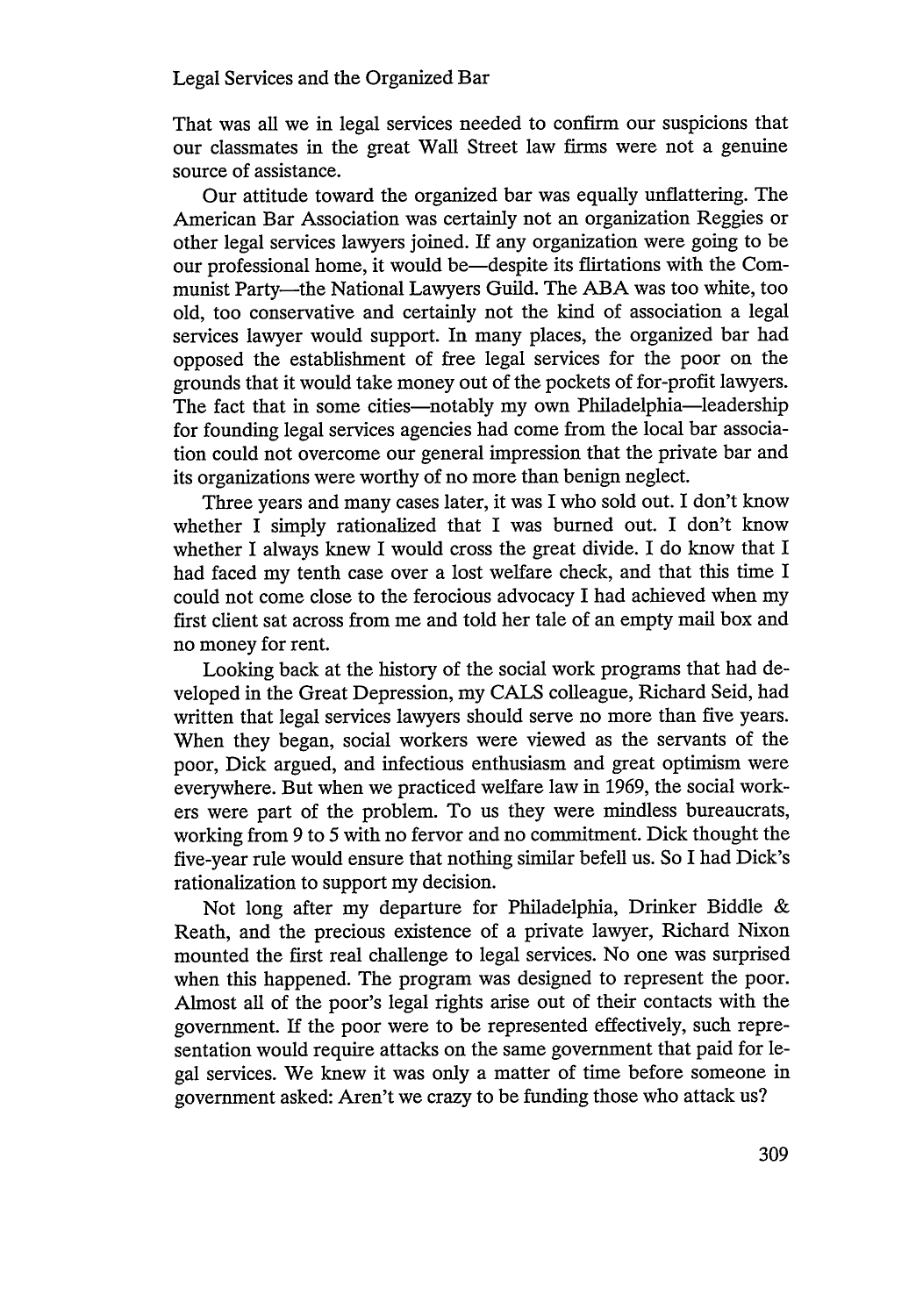Though I had left legal services, to salve my guilt I continued to follow its fortunes with great interest. And who came to do battle over whether legal services would survive? To my surprise, the ABA led the charge, as only the establishment bar could, in arguing that legal services should be left intact and that an independent corporation be established to administer it. Suddenly an organization I would not consider joining as a legal services lawyer, and now only belonged to because my **firm** paid my membership, was playing a heroic role. If the ABA could so effectively help save legal services, then it was up to me to become involved in the ABA. And so I did.

Fast forward to late 1994. It is the Fall and the seeming cataclysmic November elections have produced a Republican majority committed to the Contract with America, which includes the elimination of federal funding for legal services for the poor—the end of the Legal Services Corporation (LSC). The hope for new growth for LSC spurred by Clinton's 1992 election has disappeared in an anti-tax-increase backlash. Yet the horror my fellow liberals felt about these developments was significantly tempered for me by one crucial event. November 8, 1994 is also the day that my brother Jon, a Republican from Pennsylvania, won a narrow victory over Democrat Marjorie Margolies Mezvinsky, the incumbent Congresswoman who had defeated Jon in 1992 and then cast the decisive vote for the Clinton tax increase.

Still, despite my brother and a few other moderate Republicans, the new conservative majority pretty much had their way with legal services in 1995. The program was not eliminated. But the Republicans put legal services on a glide path to zero funding, reducing spending from \$400 million in 1994 to \$300 million in 1995. Plans for further cuts over the next two years were all that would be required to finish the dastardly deed. Equally devastating, vast new restrictions detailed elsewhere in this collection were placed on what LSC-funded programs could do not only with federal funds, but with money they raised independently.<sup>3</sup>

These developments coincided with my becoming Chair-Elect of the ABA's Litigation Section—the Association's largest section, with over 60,000 members. The Section threw itself into the legislative fray, seeking approval from the ABA House of Delegates to oppose a wide range of misguided legislation that would interfere with the adversary process. With so many battles to wage, our leaders became immersed in the legislative process, from attending committee mark-up sessions to button-

*<sup>3.</sup> See* Pub. L. No. 104-134 § 504(a) (1996). For a more detailed description of the restrictions, see Alan W. Houseman, *Civil Legal Assistance for the Twenty-First Century: Achieving Equal Justice for All, infra* at 369; David S. Udell, *The Legal Services Restrictions: Lawyers in Florida, New York, Virginia, and Oregon Describe the Costs, infra* at 337.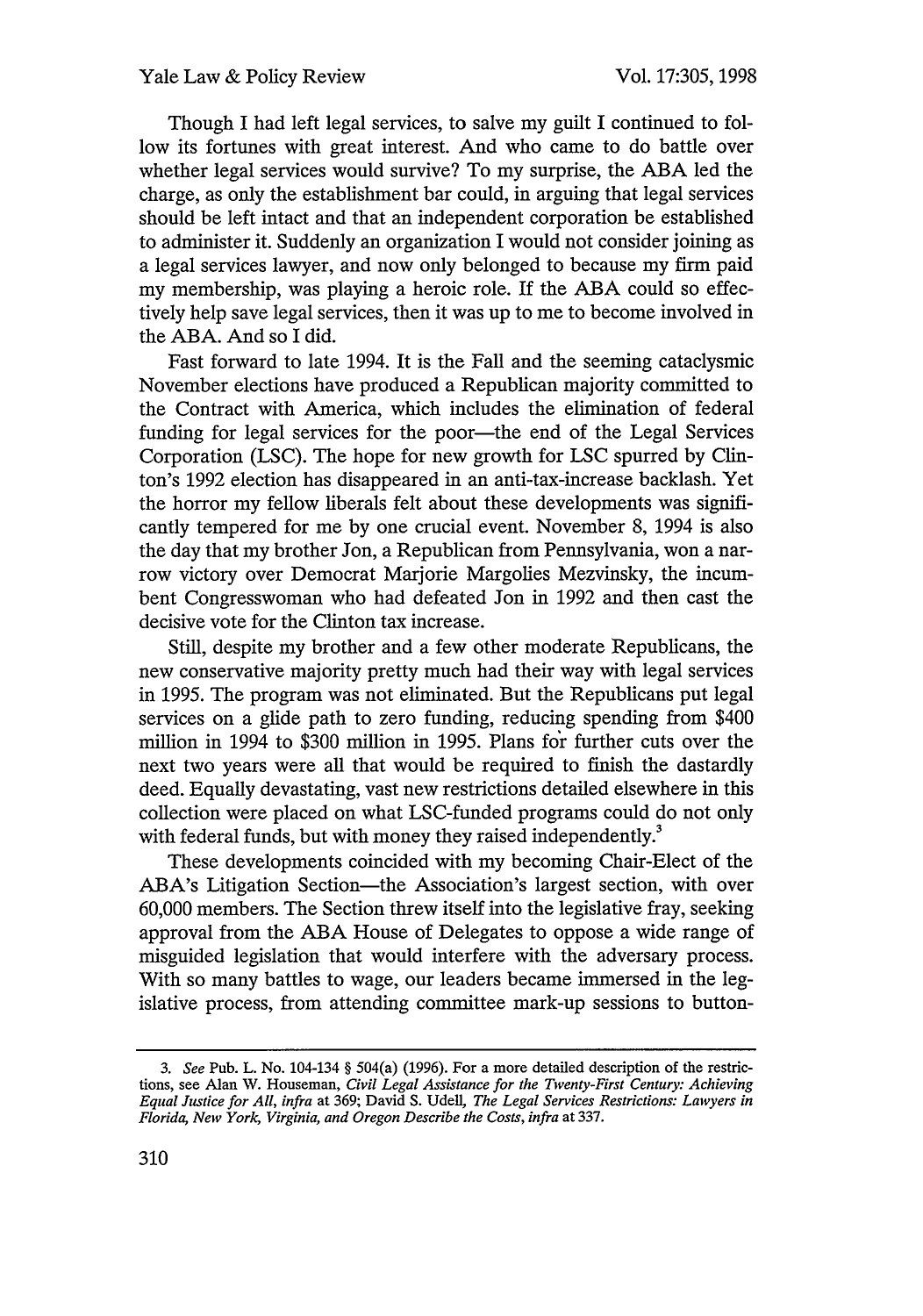holing legislators as we raced stride for stride with them down wide marble hallways.

The next year, when I served as Chair, we consolidated our forces and organized the opposition to further cuts to LSC. For me a delightful aspect of this endeavor was that my freshman Republican brother announced that he would come to our aid, despite enormous pressure from Republican House leaders that included visits to his office by the powersthat-be on the day of the critical vote. LSC had come out of the congressional appropriations committee earmarked for only \$150 million. The vote on the floor would be an amendment to maintain funding at about \$300 million.

Through the extraordinary efforts of Mauricio Vivero and Robert Evans, ABA and state and local bar leaders were organized down to the very last member. As pressure mounted before the vote, Jon literally spun me around the halls to visit a few wavering representatives. I sat in the gallery with a couple of White House officials as the debate began, surprised that so few were watching what seemed to be a watershed event. The speeches were eloquent, with Jon and Representatives Allen Mulholland and Jim Ramstead leading the way. LSC's detractors trotted out the old anecdotes and horror stories that had become the opponents' litany. Then the House moved to the electronic vote. My pulse quickened. Slowly we drew into the lead, but nowhere near the 218 votes we needed for a majority. Then, finally, we went over the top, and an avalanche followed as many who had held back to see which way the vote would go decided to pile on. For me, there could not be a prouder moment. LSC had been saved, with my Congressman brother in the lead and the ABA doing what it does best to support this valuable program.

My position as Litigation Section Chair gave me other chances to help legal services. Every chair gets one pet project, and mine was to bring 100 legal services lawyers to Miami to attend our Section's annual meeting. We included legal services lawyers in our planning from the start so that at any time of day there would be a substantive program that appealed to our colleagues from the poverty wars. Then we broadcast our offer to the legal services community: each legal services lawyer selected would receive airfare, registration, hotel, and tickets to all social events during the three-day meeting. Unfortunately, we did not raise enough money to cover my dream 100, but sixty-five did attend, all expenses paid. And what a difference it made. These legal services lawyers were present in enough force to change the tone of the meeting for the better. Most important, the morning after our blow-out dinner-dance, the legal services lawyers joined almost thirty private practitioners in a crowded, windowless conference room for an hours-long strategy session about long-term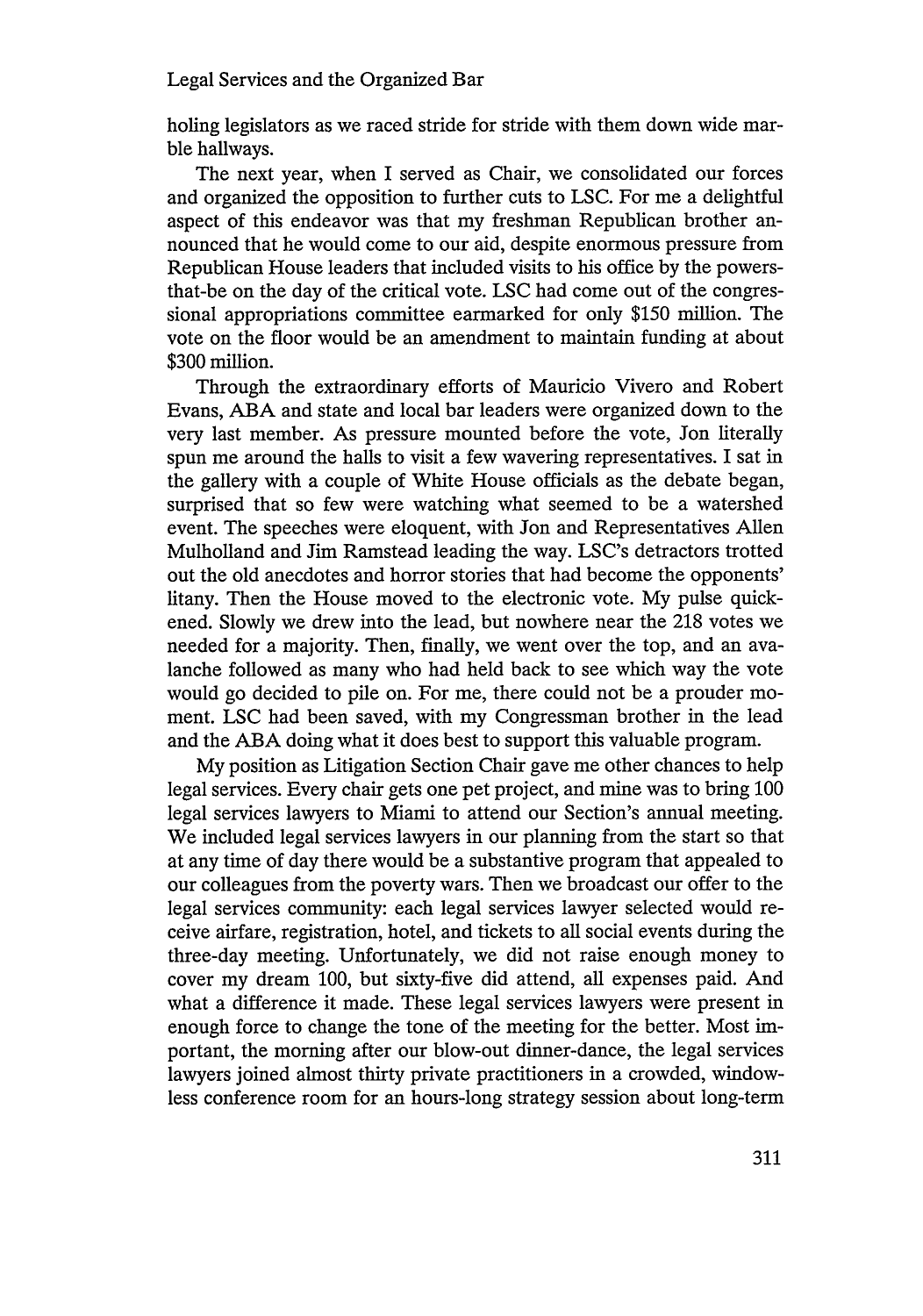### Yale Law & Policy Review

collaboration between the private and public bars. Out of this brainstorming grew the Section of Litigation Legal Services Project, which brings six or seven legal services advocates to each of our Section leadership meetings to work with us in developing strategies that I will discuss below.

In the end, however, bringing the sixty-five legal services lawyers to Miami had only a slight lasting effect. Instead of leading more public service lawyers to participate as active ABA members, it proved to be a single burst of energy that dissipated when each lawyer returned to his or her home office. Still, it was an interesting initiative that I think no one regrets.

\*\*\*\*

What does all this mean for today? Even as the challenges and impediments facing legal services programs have never been greater, the opportunities for working constructively and effectively with the private bar also are at an all-time high. Indeed, I like to think that if we came together, we could recapture some of the reform spirit that infected the Reggie program back in 1969. But as the following discussion demonstrates, moving in that direction will take hard work and a shift from business as usual. The following is an outline for areas in need of change.

## *1. Lobbying*

The ability of the ABA and state and local bar associations to galvanize support for legal services in Congress is the best example of the effects of cooperation. The subject is a great one for the organized bar. With foils like abortion rights and needle exchange programs, the ABA House of Delegates easily views access to justice as a bread-and-butter issue that goes to the core of policies the ABA should support. While a few may dissent, the chorus of supporters for legal services drowns them out. As a result, the President of the ABA and the Chair of its Standing Committee on Legal Aid and Indigent Defendants regularly testify in support of legal services. And the ABA's ability to organize on a national level, dedicate a full-time staff person to the endeavor, target key legislators and reward LSC supporters with financial contributions from individual members, and offer institutional recognition has built the foundation for the long-term lobbying campaign that undoubtedly will be required. For the past four years there has been a battle for survival on the floor of the House and there is no reason to expect it will not be repeated in the foreseeable future.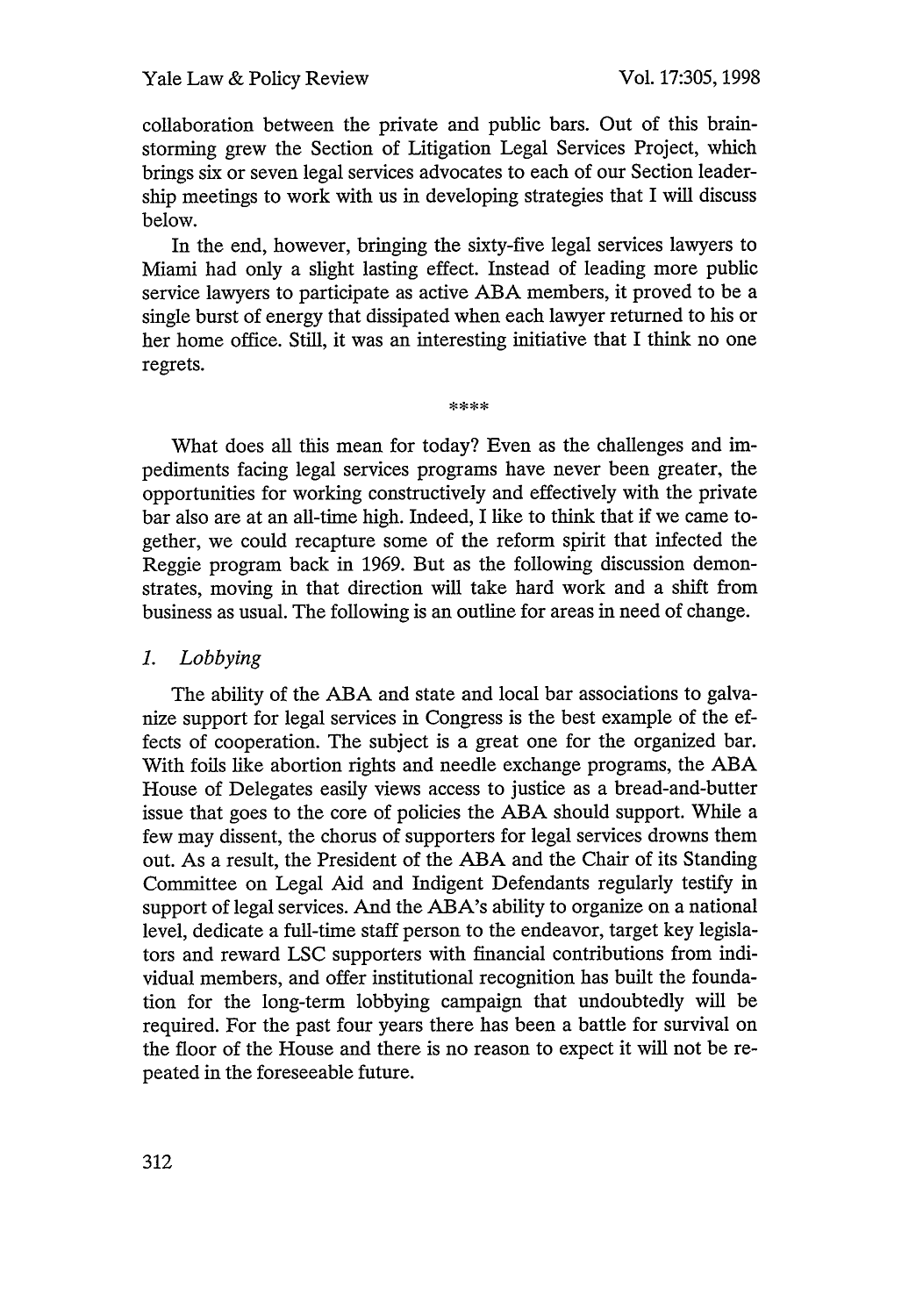#### Legal Services and the Organized Bar

ABA support does not mean that Legal Services lawyers, who because of restrictions must rely on surrogates to lobby for them, can remain either complacent or on the sidelines. While it may be illegal to lobby directly, undertaking effective educational campaigns is crucial. For most lawyers, even its biggest supporters, legal services is an abstraction. That abstraction has to be translated into real clients, real cases, and a real understanding of what lawyering for the poor involves. How many non-legal services lawyers understand the implications of welfare reform, or of the new legislation restricting government assistance to legal aliens? How many appreciate the triage decisions legal services programs and lawyers are forced to make every day? With this understanding, the private bar's support would be even more energetic and persuasive. To this end, at the Litigation Section we are organizing a plenary program on the subject of legal services. We will bring in staff lawyers, clients, program directors, and LSC staff to give a nuts-and-bolts presentation. That model must be replicated in other ABA Sections and state and local bar associations.

Aside from maintaining funding, lobbying by the organized bar should be directed at lifting the oppressive restrictions. I suspect that attacking the limitations on the kinds of cases that can be brought using federal dollars will not be fruitful. Until the political landscape changes dramatically, the fragile coalition that produces 250 or so votes in the House is put together in significant measure among those who support their continuation. Though it offends our ethical concepts of reasonablescope limitations to have the legal services offered to the poor circumscribed in these ways, and though the restrictions introduce ironic inefficiencies, the real politick is that they are not going away.

However, the limitations on activities financed by non-federal money could be a fertile ground for effective advocacy. Congress continuously challenges the need for **LSC** by asking why the private bar does not address and solve the legal needs of the poor; then that same Congress creates a system in which private lawyers have no incentive to direct either their money or their pro bono efforts to a federal program in which both will be used ineffectively. That argument should, in the long run, carry the day. Does it make any sense for Drinker Biddle & Reath to contribute to an LSC-funded program when its dollars cannot either support real law reform or address whole areas of concern to poor people?<sup>4</sup> The same money can go to other agencies that labor similarly without the restrictions. By the same token, why should Drinker Biddle & Reath law-

<sup>4.</sup> I refer here to the restriction that bars legal services programs that accept LSC funds from initiating or participating in class action lawsuits, or taking certain kinds of cases, such as systemic challenges to welfare reform. *See* Pub. L. No. 104-134 § 504(a) (1996).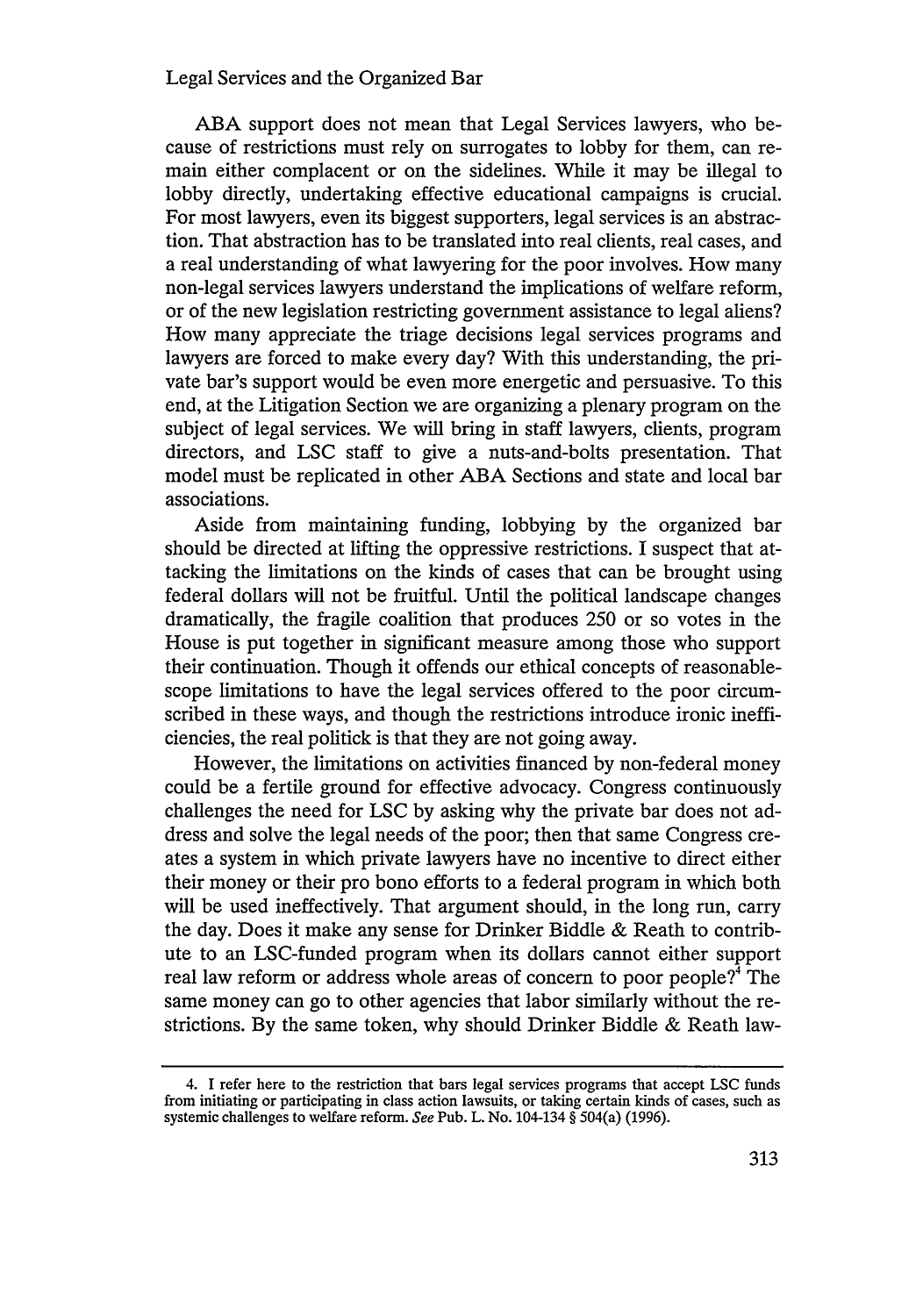yers volunteer to take federally funded legal services cases when the impact of those precious pro bono hours may be compromised by the need to observe a set of vastly complicated and confining regulations?

The fact that the restrictions on non-federal money in federally funded programs had also led, in cities like Philadelphia, to two legal services agencies only emphasizes the need for a major lobbying initiative.<sup>5</sup> The cynics, of course, will argue—perhaps correctly—that these inefficiencies and dislocations are precisely the result Congress hoped to achieve. But we must remain optimistic, and we must set realistic goals. Rescinding the restrictions on activities paid for by non-federal funds, I think, is achievable.

### *2. Fund Raising*

The second-most important area of legal services-private bar cooperation will certainly continue to be fundraising and other financial support. The ABA has already demonstrated leadership in this area. The Association developed and published a series of guides, entitled "Innovative Fund Raising Ideas for Legal Services," which contain a splendid collection of fundraising strategies. The annual ABA Bar Leadership Forum, which brings together bar presidents, presidents-elect, and bar executive directors, always features support for legal services programs, both legislatively and financially. The ABA Pro Bono Conference, to be held this year in conjunction with the National Legal Aid and Defender Association, targets firm pro bono managers and public service law providers. The Center for Pro Bono, in place at the ABA since 1980, maintains an extensive information clearinghouse for fundraising and other support for public service. The ABA Standing Committee on Legal Aid and Indigent Defendants (SCLAID) and the Standing Committee on Pro Bono and Public Service also play leadership roles in this area. It remains critical that the bar and legal services programs continue to meet at these intersections. Just by way of example, the development of guidelines for what constitutes an effective legal services program, developed by SCLAID and endorsed by the ABA House of Delegates, was a landmark accomplishment that reflects the highest level of collaboration.

Two other recent efforts offer models for the search for new initiatives. Both grew out of the Litigation Section's Legal Services Project.

**<sup>5.</sup>** Community Legal Services, Inc. no longer accepts federal money because of the LSC restrictions and instead is funded by money from our state legislature, foundations, and private contributions from the bar. Philadelphia Legal Assistance provides direct legal services to the poor with LSC funds. *See* Catherine C. Carr and Alison E. Hirschel, *The Transformation of Community Legal Services, Inc. of Philadelphia: One Program's Experience Since the Federal Restrictions, infra* at 319.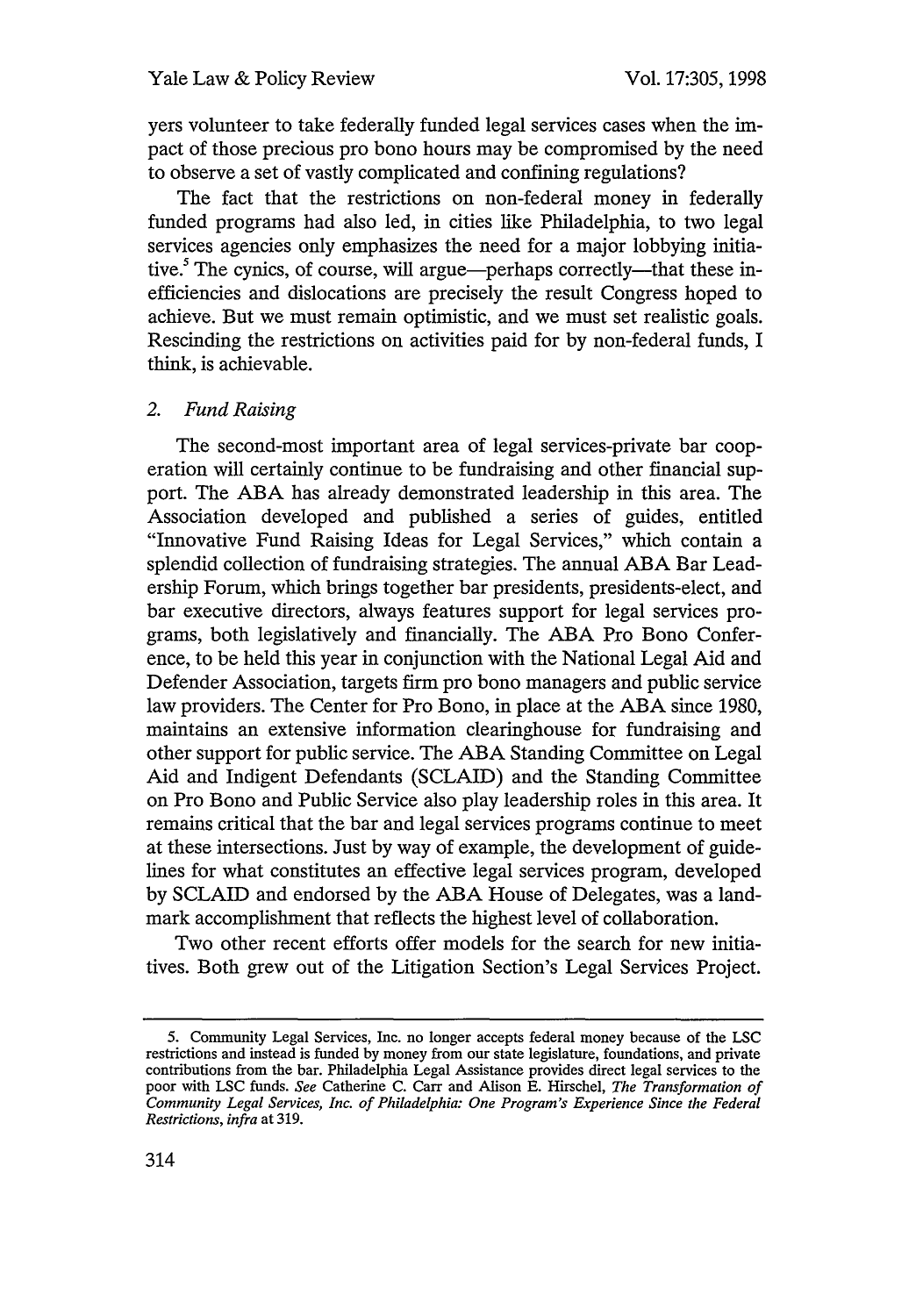### Legal Services and the Organized Bar

Recognizing the private bar's role in fundraising and the fact that no one gives money until she is asked, the Litigation Section sponsored a twoday seminar in Philadelphia that brought together ten legal services project directors and fundraising coordinators with bar leaders from the same cities. Since each program selected already had a program in place, the purpose of this event, which was led by experienced fundraising professionals, was to help these programs achieve a higher level of funding. The Litigation Section sponsored the attendance of the legal services program officials; the bar leaders traveled on their own ticket; and no legal services programs could participate without recruiting a bar leader to attend. The effort was so well received that the identical format will be duplicated this year, though this time the seminar will be addressed to programs with no fund-raising program yet in place.

The second project came out of the explosion in modem technology. The combination of law firms buying new computer equipment at an ever-increasing pace and the need of legal services programs to stay as up-to-date as possible produced a computer exchange program. Leaders of the Litigation Section, many from large firms, promised that they would first offer their discarded equipment to legal services programs. The hope is that the computers will be made available to local programs in each firm's region. But if the local supply exceeds demand, the computers will be posted on the Internet for rural programs that do not have large firms nearby. The computer exchange idea has already expanded in the ABA to be adopted by the Standing Committee on Legal Aid and Indigent Defendants and the Business Law Section, which became cosponsors.

### *3. Litigation Assistance Partnership Project (LAPP)*

Under the leadership of Michael Tigar in 1989, the Litigation Section of the ABA launched this important program. Its purpose was to match legal services programs that needed help with major cases with private lawyers, particularly law firms, seeking pro bono work. The program has a staff member and advertises regularly in publications likely to reach programs in need for assistance. Funding comes from the Section and other support and an office comes from the National Legal Aid and Defender Association.

This program has had some success. It has matched more than 200 cases in the last nine years in a wide range of subject areas. And since the implementation of the congressional restrictions on the types of cases federally funded programs may take, participating firms haven taken a few referrals on their own rather than follow the typical model of partnering with legal services agencies.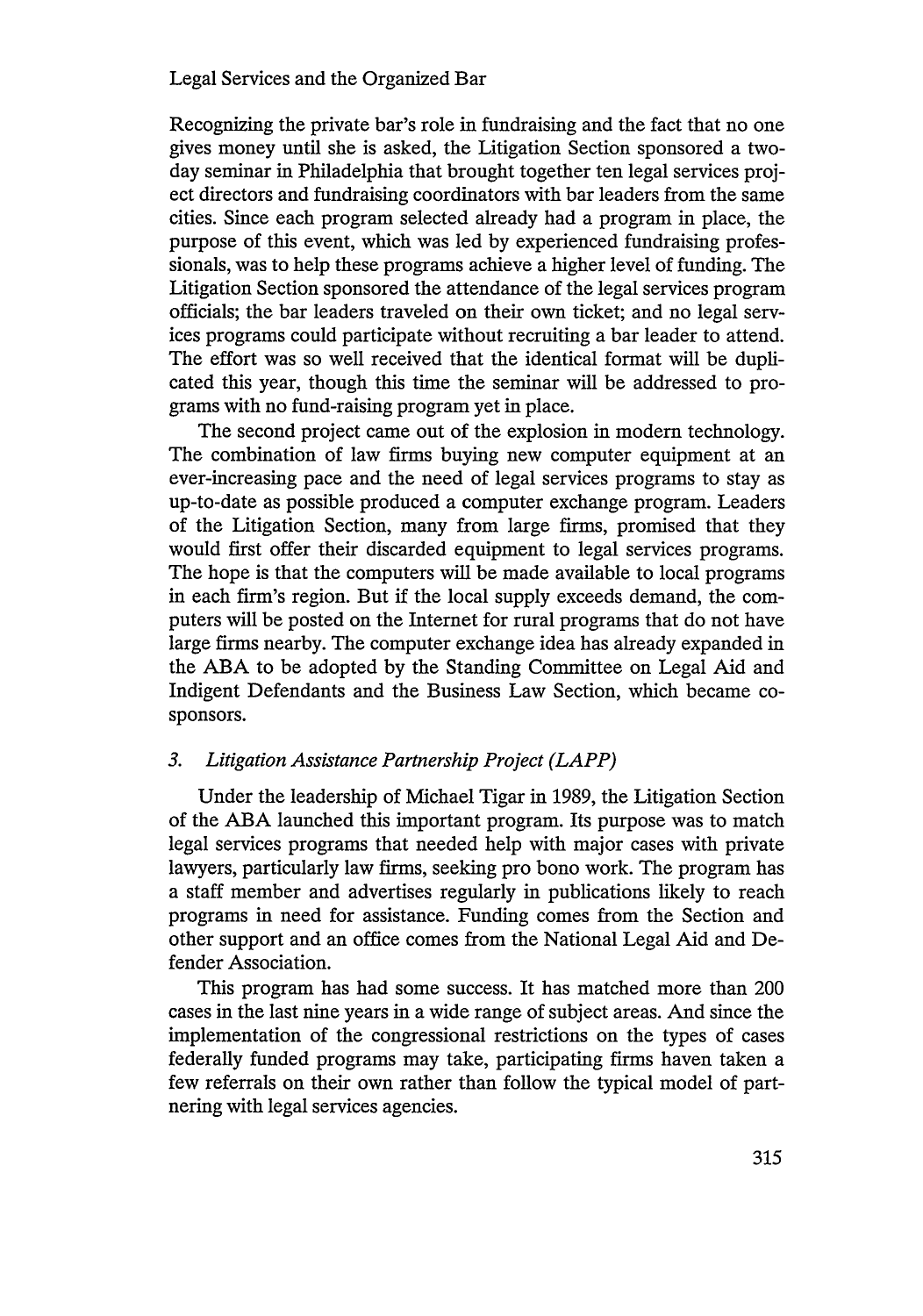Typical of the original model is *Velez v. Cisneros*, <sup>6</sup> a case taken by Drinker Biddle & Reath in cooperation with Delaware County Legal Assistance (DCLA). This class action was brought on behalf of the tenants in five projects operated by the Chester Housing Authority. The Department of Housing and Urban Development (HUD) took over the tenants' units after the case was filed and before our firm was enlisted. When HUD itself could not improve conditions, DCLA sought help to press its claim that control of the Authority should be wrested from HUD and the entire operation placed into receivership. After a lengthy trial, that end was achieved. Today a court-appointed private receiver operates almost 1000 units of newly rehabilitated housing. This success was the product of effective cooperation between a legal services office that understood the intricacies of elaborately complex federal housing programs and a law firm capable of handling massive document discovery and legal briefing.

However, LAPP lacks customers. There are more volunteer lawyers waiting for cases then there are opportunities to serve, a curious result given the documented unmet legal needs of the poor. This gap reflects a real problem. It may be that the volunteers do not come without baggage. They are largely big-firm lawyers who represent the establishment and therefore perhaps are viewed as untrustworthy. They also know nothing about poverty law, and may assume it is not high-powered and beneath their capabilities. On the other side, the legal services lawyers, like me when I was a Reggie, don't want to share the juicy cases with dilettantes. The fancy law firm lawyers can do intake for a few days in our housing section, but they shouldn't be entitled to seize the whipped cream when they have not even bothered with the cake, the thinking goes.

Some firms have shown how this distrust can be overcome. Several have established their own offices in neighborhoods to provide legal services to the poor. Others have loaned lawyers for six months or one year to work full-time in a legal services office. Here in Philadelphia, the bar developed the Philadelphia Fellowship, which helps law firms pay lawyers who would otherwise be first-year associates one-half of their starting salary to work in a public service setting for one year. These lawyers receive the second half of their pay when they come to work at the firm. Perhaps a dozen lawyers have been placed in this way.

Still, LAPP should be more successful. Demand for co-representation should vastly exceed the supply of private bar volunteers. This is an area

**<sup>6. 850</sup>** F. Supp. **1257 (E.D.** Pa. 1994).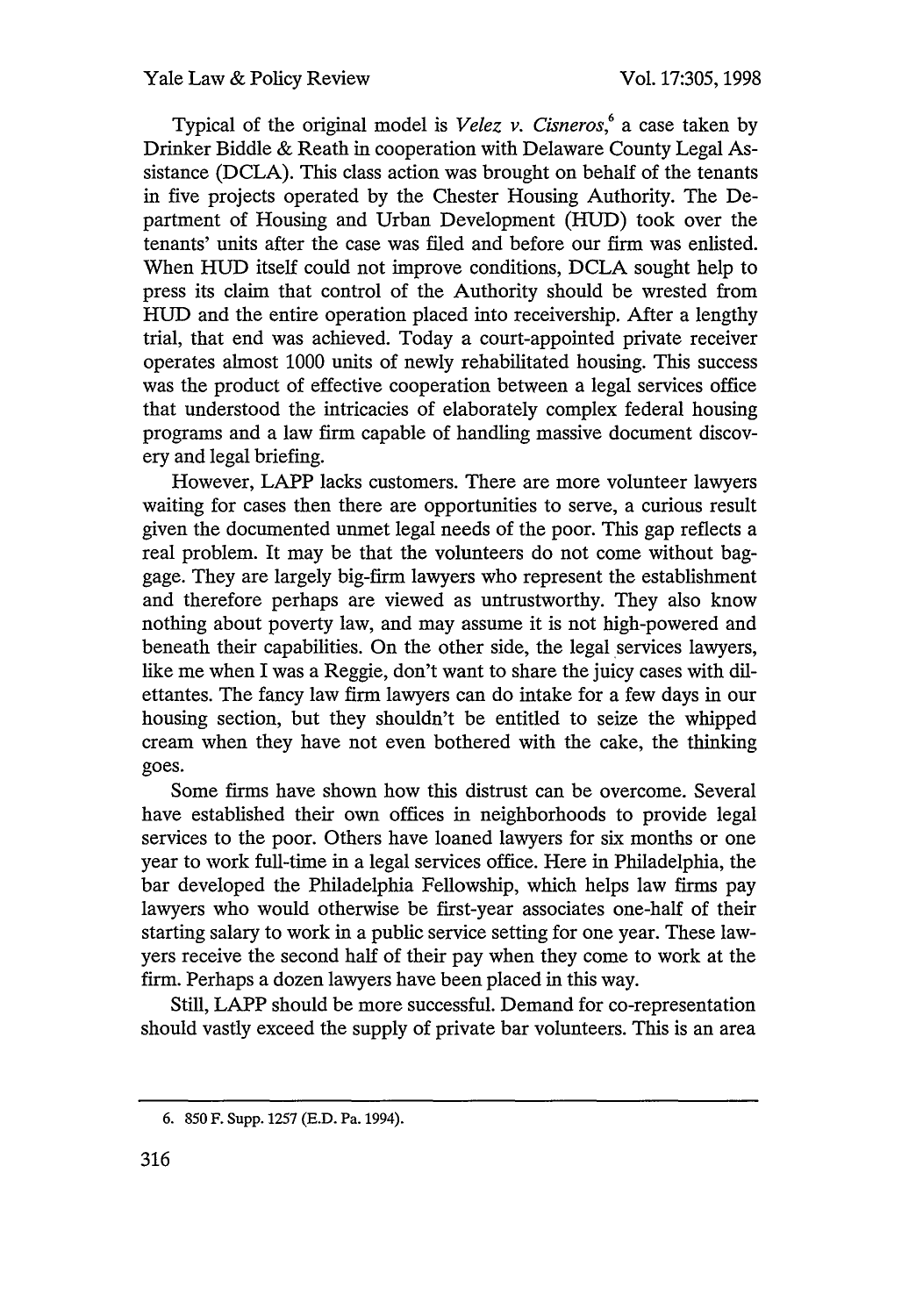### Legal Services and the Organized Bar

where serious work must be done to find ways to bridge the gap between legal services lawyers and the private bar.

#### *4. The Organized Bar*

The solution to the LAPP problem begins with getting legal services lawyers more involved with the organized bar, particularly at the ABA level. My Legal Services Project at the Litigation Section attempted this, but proved to have no legs. For this there is plenty of blame to go around. The ABA wants to speak for the entire profession. We need an ABA, or some other organization, that reflects the views of the bar as a whole. But the public interest bar is underrepresented in the ABA's membership and leadership. These lawyers by and large belong to the National Legal Aid and Defender Association rather than to the ABA. One reason, of course, is money. ABA dues are high and legal services agencies do not pay them. The cost of active participation is even higher. Travel to distant cities, hotel and meal expenses, and additional time away from work make participation in a national organization problematic. Yet like increasing the number of government lawyers, active participation in the ABA by more legal services lawyers would be a major accomplishment and would enrich the organization beyond measure.

The blame for lack of participation, however, does not lie entirely with the ABA. Along with the Litigation Section effort I spearheaded have been other overtures by ABA leaders. The public service bar has met them with a striking lack of enthusiasm, perhaps even with mistrust. The us/them attitude of legal services lawyers probably has its galvanizing effect. Fighting establishment America on behalf of the indigent undoubtedly leads to a distrust of lawyers who represent the establishment. It is easier, undoubtedly, to act self-righteous if you don't consort with the enemy. But none of that is healthy or helpful. Legal services lawyers need to be more introspective. They must meet us part way, if not half way, by becoming involved with the organized bar.